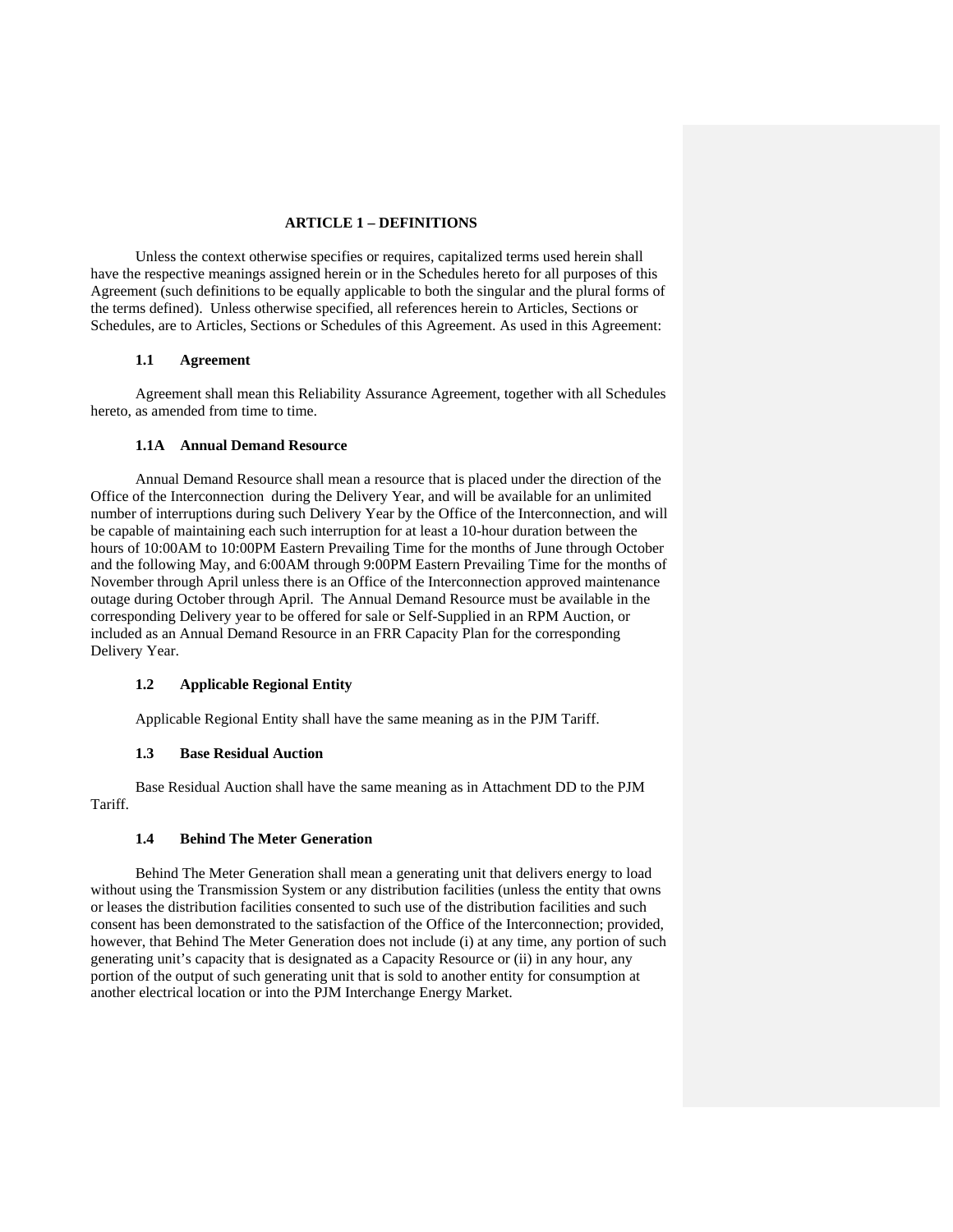## **1.5 Black Start Capability**

Black Start Capability shall mean the ability of a generating unit or station to go from a shutdown condition to an operating condition and start delivering power without assistance from the power system.

# **1.6 Capacity Emergency Transfer Objective ("CETO")**

Capacity Emergency Transfer Objective ("CETO") shall mean the amount of electric energy that a given area must be able to import in order to remain within a loss of load expectation of one event in 25 years when the area is experiencing a localized capacity emergency, as determined in accordance with the PJM Manuals. Without limiting the foregoing, CETO shall be calculated based in part on EFORD determined in accordance with Paragraph C of Schedule 5.

#### **1.7 Capacity Emergency Transmission Limit ("CETL")**

Capacity Emergency Transmission Limit ("CETL") shall mean the capability of the transmission system to support deliveries of electric energy to a given area experiencing a localized capacity emergency as determined in accordance with the PJM Manuals.

#### *1.7A Capacity Import Limit*

 *Capacity Import Limit shall mean, (a) for the PJM Region, (1) the maximum megawatt quantity of external Generation Capacity Resources that PJM determines for each Delivery Year, through appropriate modeling and the application of engineering judgment, the transmission system can receive, in aggregate at the interface of the PJM Region with all external balancing authority areas and deliver to load in the PJM Region under capacity emergency conditions without violating applicable reliability criteria on any bulk electric system facility of 100kV or greater, internal or external to the PJM Region, that has an electrically significant response to transfers on such interface, minus (2) the then-applicable Capacity Benefit Margin; and (b) for certain source zones identified in the PJM manuals as groupings of one or more balancing authority areas, (1) the maximum megawatt quantity of external Generation Capacity Resources that PJM determines the transmission system can receive at the interface of the PJM Region with each such source zone and deliver to load in the PJM Region under capacity emergency conditions without violating applicable reliability criteria on any bulk electric system facility of 100kV or greater, internal or external to the PJM Region, that has an electrically significant response to transfers on such interface, minus the then-applicable Capacity Benefit Margin times (2) the ratio of the maximum import quantity from each such source zone divided by the PJM total maximum import quantity. As more fully set forth in the PJM Manuals, PJM shall make such determination based on the latest peak load forecast for the studied period, the same computer simulation model of loads, generation and transmission topography employed in the determination of Capacity Emergency Transmission Limit for such Delivery Year, including external facilities from an industry standard model of the loads, generation, and transmission topography of the Eastern Interconnection under peak conditions.*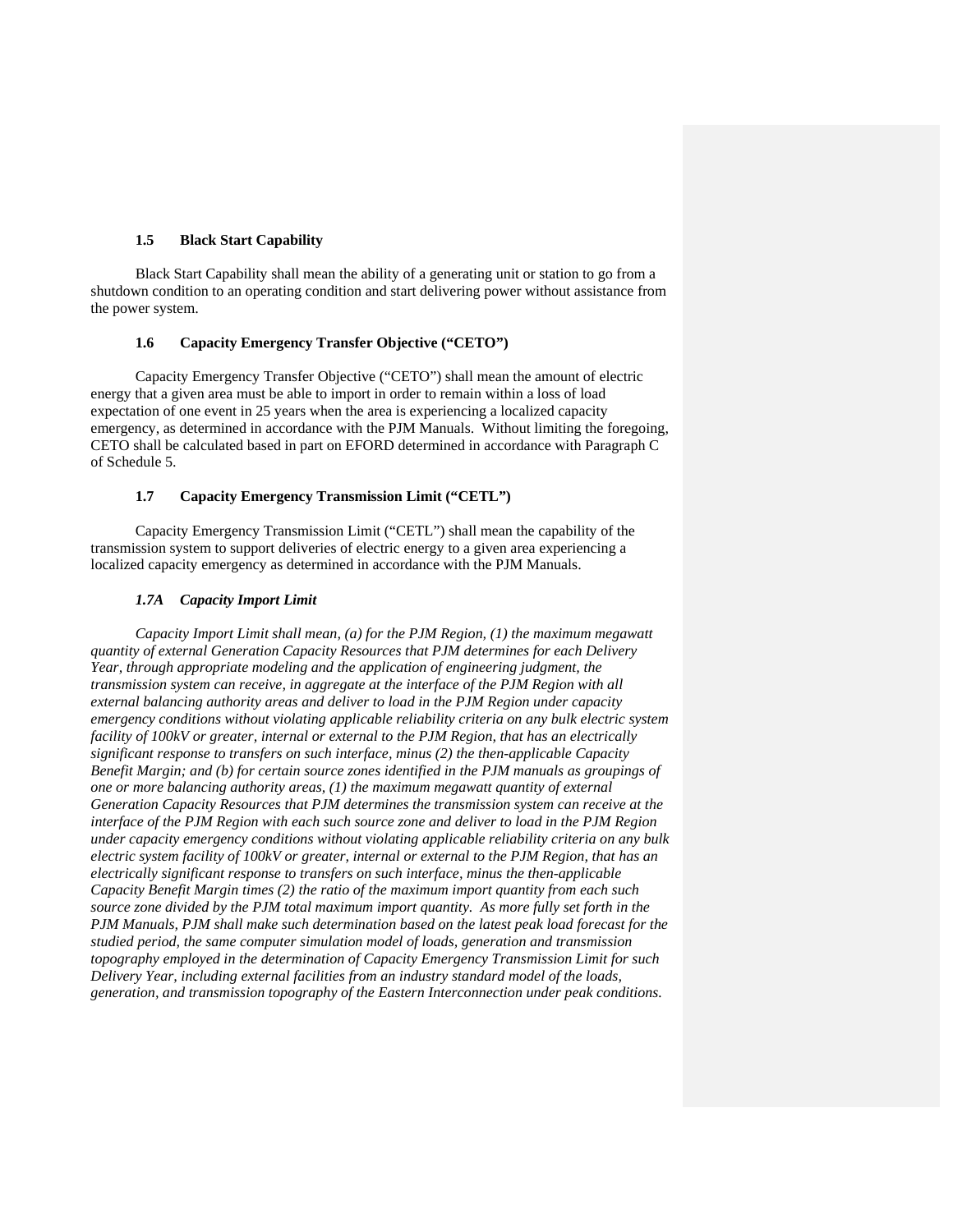*PJM shall specify in the PJM Manuals the areas and minimum distribution factors for identifying monitored bulk electric system facilities that have an electrically significant response to such transfers on the PJM interface. Employing such tools, PJM shall model increased power transfers from external areas into PJM to determine the transfer level at which one or more reliability criteria is violated on any monitored bulk electric system facilities that have an electrically significant response to such transfers. For the PJM Region Capacity Import Limit, PJM shall optimize transfers from other source areas not experiencing any reliability criteria violations as appropriate to increase the Capacity Import Limit. The aggregate megawatt quantity of transfers into PJM at the point where any increase in transfers on the interface would violate reliability criteria will establish the Capacity Import Limit. Notwithstanding the foregoing, a Capacity Resource located outside the PJM Region shall not be subject to the Capacity Import Limit if the Capacity Market Seller seeks an exception thereto by demonstrating to PJM, by no later than five (5) business days prior to the commencement of the offer period for the relevant RPM Auction, that such resource meets all of the following requirements:* 

*(i) it has, at the time such exception is requested, met all applicable requirements to be treated as equivalent to PJM Region internal generation that is not subject to NERC tagging as an interchange transaction, or the Capacity Market Seller has committed in writing that it will meet such requirements, unless prevented from doing so by circumstances beyond the control of the Capacity Market Seller, prior to the relevant Delivery Year;* 

*(ii) at the time such exception is requested, it has long-term firm transmission service confirmed on the complete transmission path from such resource into PJM; and* 

*(iii) it is, by written commitment of the Capacity Market Seller, subject to the same obligations imposed on Generation Capacity Resources located in the PJM Region by section 6.6 of Attachment DD of the PJM Tariff to offer their capacity into RPM Auctions;* 

*provided, however, that (a) the total megawatt quantity of all exceptions granted hereunder for a Delivery Year, plus the Capacity Import Limit for the applicable interface determined for such Delivery Year, may not exceed the total megawatt quantity of Network External Designated Transmission Service on such interface that PJM has confirmed for such Delivery Year; and (b) if granting a qualified exception would result in a violation of the rule in clause (a), PJM shall grant the requested exception but reduce the Capacity Import Limit by the quantity necessary to ensure that the total quantity of Network External Designated Transmission Service is not exceeded.* 

## **1.8 Capacity Resources**

Capacity Resources shall mean megawatts of (i) net capacity from existing or Planned Generation Capacity Resources meeting the requirements of Schedules 9 and 10 that are or will be owned by or contracted to a Party and that are or will be committed to satisfy that Party's obligations under this Agreement, or to satisfy the reliability requirements of the PJM Region, for a Delivery Year; (ii) net capacity from existing or Planned Generation Capacity Resources within the PJM Region not owned or contracted for by a Party which are accredited to the PJM Region pursuant to the procedures set forth in Schedules 9 and 10; and (iii) load reduction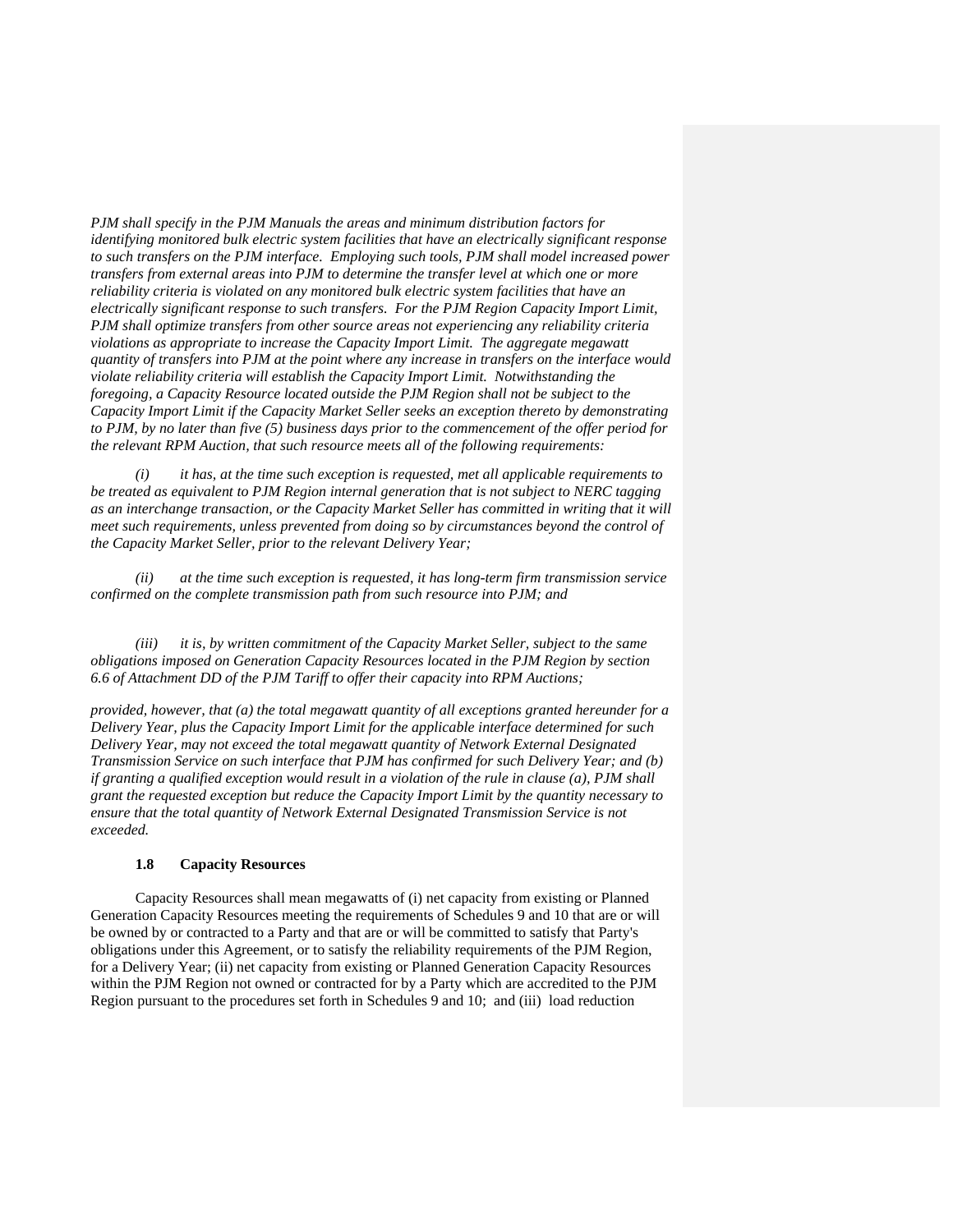capability provided by Demand Resources or Energy Efficiency Resources that are accredited to the PJM Region pursuant to the procedures set forth in Schedule 6.

#### **1.9 Capacity Transfer Right**

Capacity Transfer Right shall have the meaning specified in Attachment DD to the PJM Tariff.

#### **1.10 Control Area**

Control Area shall mean an electric power system or combination of electric power systems bounded by interconnection metering and telemetry to which a common generation control scheme is applied in order to:

 (a) match the power output of the generators within the electric power system(s) and energy purchased from entities outside the electric power system(s), with the load within the electric power system(s);

 (b) maintain scheduled interchange with other Control Areas, within the limits of Good Utility Practice;

 (c) maintain the frequency of the electric power system(s) within reasonable limits in accordance with Good Utility Practice and the criteria of NERC and each Applicable Regional Entity;

 (d) maintain power flows on transmission facilities within appropriate limits to preserve reliability; and

 (e) provide sufficient generating capacity to maintain operating reserves in accordance with Good Utility Practice.

## **1.11 Daily Unforced Capacity Obligation**

Daily Unforced Capacity Obligation shall have the meaning set forth in Schedule 8 or, as to an FRR Entity, in Schedule 8.1.

## **1.12 Delivery Year**

Delivery Year shall mean a Planning Period for which a Capacity Resource is committed pursuant to the auction procedures specified in Attachment DD to the Tariff or pursuant to an FRR Capacity Plan.

## **1.13 Demand Resource**

Demand Resource or "DR" shall mean a Limited Demand Resource, Extended Summer Demand Resource, or Annual Demand Resource with a demonstrated capability to provide a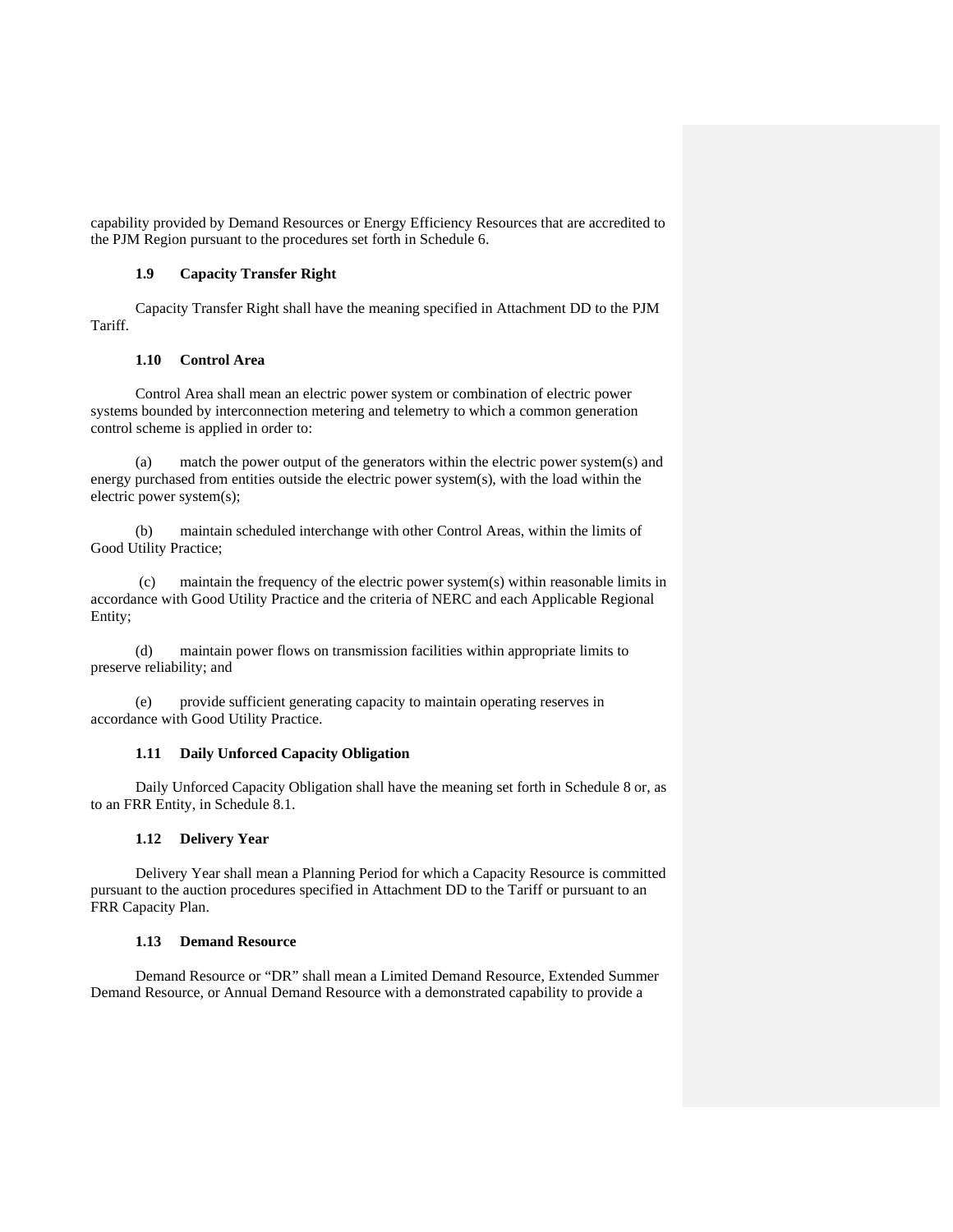reduction in demand or otherwise control load in accordance with the requirements of Schedule 6 that offers and that clears load reduction capability in a Base Residual Auction or Incremental Auction or that is committed through an FRR Capacity Plan. As set forth in Schedule 6, a Limited Demand Resource, Extended Summer Demand Resource or Annual Demand Resource may be an existing demand response resource or a Planned Demand Resource.

## **1.13A Demand Resource Officer Certification Form**

Demand Resource Officer Certification Form shall mean a certification as to an intended Demand Resource Sell Offer, in accordance with Schedules 6 and 8.1 of this Agreement and the PJM Manuals.

# **1.14** *[Reserved for Future Use]*

## **1.14A Demand Resource Sell Offer Plan**

Demand Resource Sell Offer Plan shall mean the plan required by Schedules 6 and 8.1 of this Agreement in support of an intended offer of Demand Resources in an RPM Auction, or an intended inclusion of Demand Resources in an FRR Capacity Plan.

## **1.15 DR Factor**

DR Factor shall mean that factor approved from time to time by the PJM Board used to determine the unforced capacity value of a Demand Resource in accordance with Schedule 6.

## **1.16 [Reserved for Future Use]**

## **1.17 Electric Cooperative**

Electric Cooperative shall mean an entity owned in cooperative form by its customers that is engaged in the generation, transmission, and/or distribution of electric energy.

## **1.18 Electric Distributor**

Electric Distributor shall mean an entity that owns or leases with rights equivalent to ownership electric distribution facilities that are providing electric distribution service to electric load within the PJM Region.

# **1.19 Emergency**

Emergency shall mean (i) an abnormal system condition requiring manual or automatic action to maintain system frequency, or to prevent loss of firm load, equipment damage, or tripping of system elements that could adversely affect the reliability of an electric system or the safety of persons or property; or (ii) a fuel shortage requiring departure from normal operating procedures in order to minimize the use of such scarce fuel; or (iii) a condition that requires implementation of emergency procedures as defined in the PJM Manuals.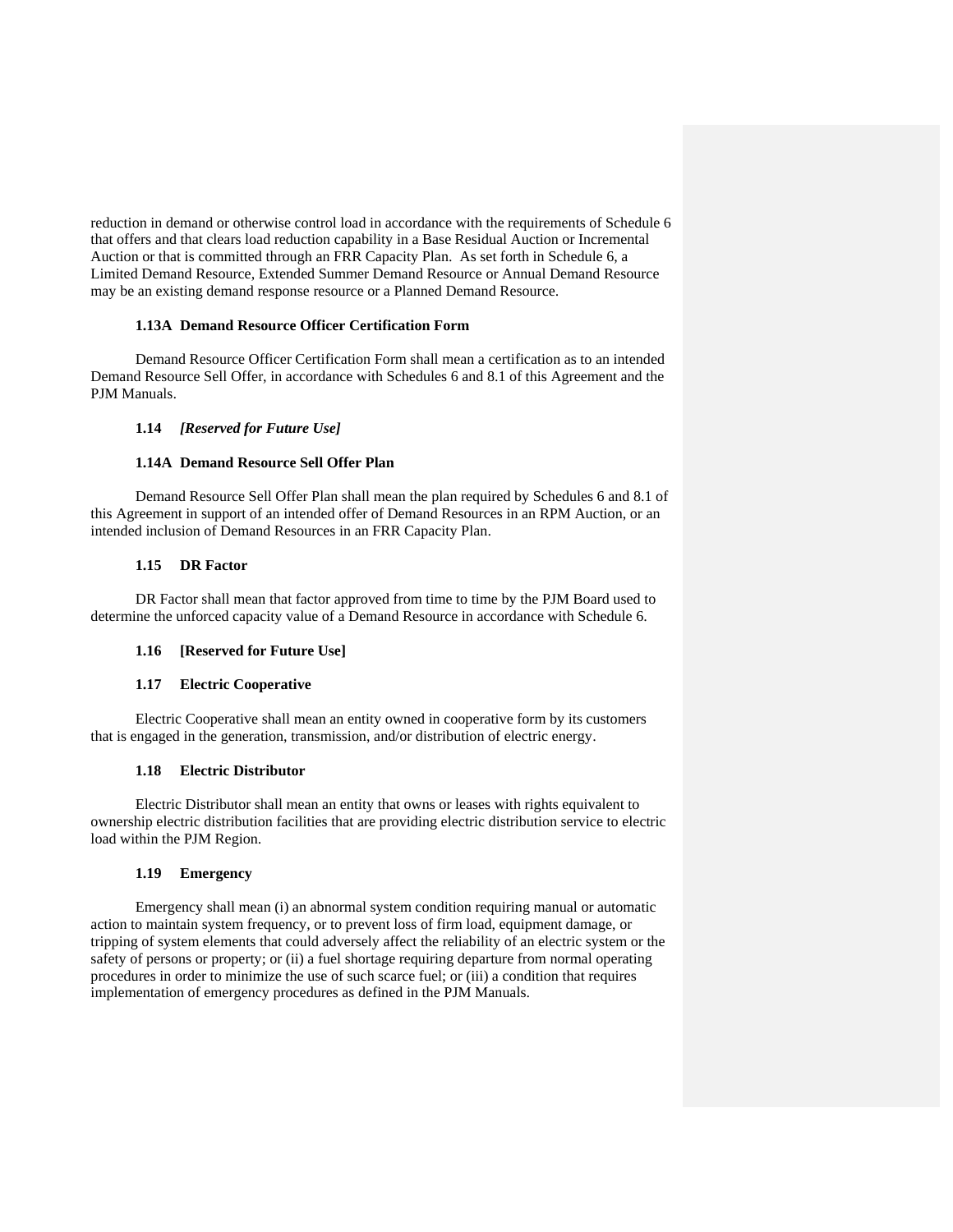## **1.20 End-Use Customer**

End-Use Customer shall mean a Member that is a retail end-user of electricity within the PJM Region.

# **1.20A Energy Efficiency Resource**

Energy Efficiency Resource shall mean a project, including installation of more efficient devices or equipment or implementation of more efficient processes or systems, meeting the requirements of Schedule 6 of this Agreement and exceeding then-current building codes, appliance standards, or other relevant standards, designed to achieve a continuous (during peak periods as described in Schedule 6 and the PJM Manuals) reduction in electric energy consumption that is not reflected in the peak load forecast prepared for the Delivery Year for which the Energy Efficiency Resource is proposed, and that is fully implemented at all times during such Delivery Year, without any requirement of notice, dispatch, or operator intervention.

#### **1.20A.1 Existing Demand Resource**

Existing Demand Resource shall mean a Demand Resource for which the Demand Resource Provider has identified existing end-use customer sites that are registered for the current Delivery Year with PJM (even if not registered by such Demand Resource Provider) and that the Demand Resource Provider reasonably expects to have under a contract to reduce load based on PJM dispatch instructions by the start of the Delivery Year for which such resource is offered.

#### **1.20B Existing Generation Capacity Resource**

Existing Generation Capacity Resource shall mean, for purposes of the must-offer requirement and mitigation of offers for any RPM Auction for a Delivery Year, a Generation Capacity Resource that, as of the date on which bidding commences for such auction: (a) is in service; or (b) is not yet in service, but has cleared any RPM Auction for any prior Delivery Year. Notwithstanding the foregoing, a Generation Capacity Resource for which construction has not commenced and which would otherwise have been treated as a Planned Generation Capacity Resource but for the fact that it was bid into RPM Auctions for at least two consecutive Delivery Years, and cleared the last such auction only because it was considered existing and its mitigated offer cap was accepted when its price offer would not have otherwise been accepted, shall be deemed to be a Planned Generation Capacity Resource. A Generation Capacity Resource shall be deemed to be in service if interconnection service has ever commenced (for resources located in the PJM Region), or if it is physically and electrically interconnected to an external Control Area and is in full commercial operation (for resources not located in the PJM Region). The additional megawatts of a Generation Capacity Resource that is being, or has been, modified to increase the number of megawatts of available installed capacity thereof shall not be deemed to be an Existing Generation Capacity Resource until such time as those megawatts (a) are in service; or (b) are not yet in service, but have cleared any RPM Auction for any prior Delivery Year.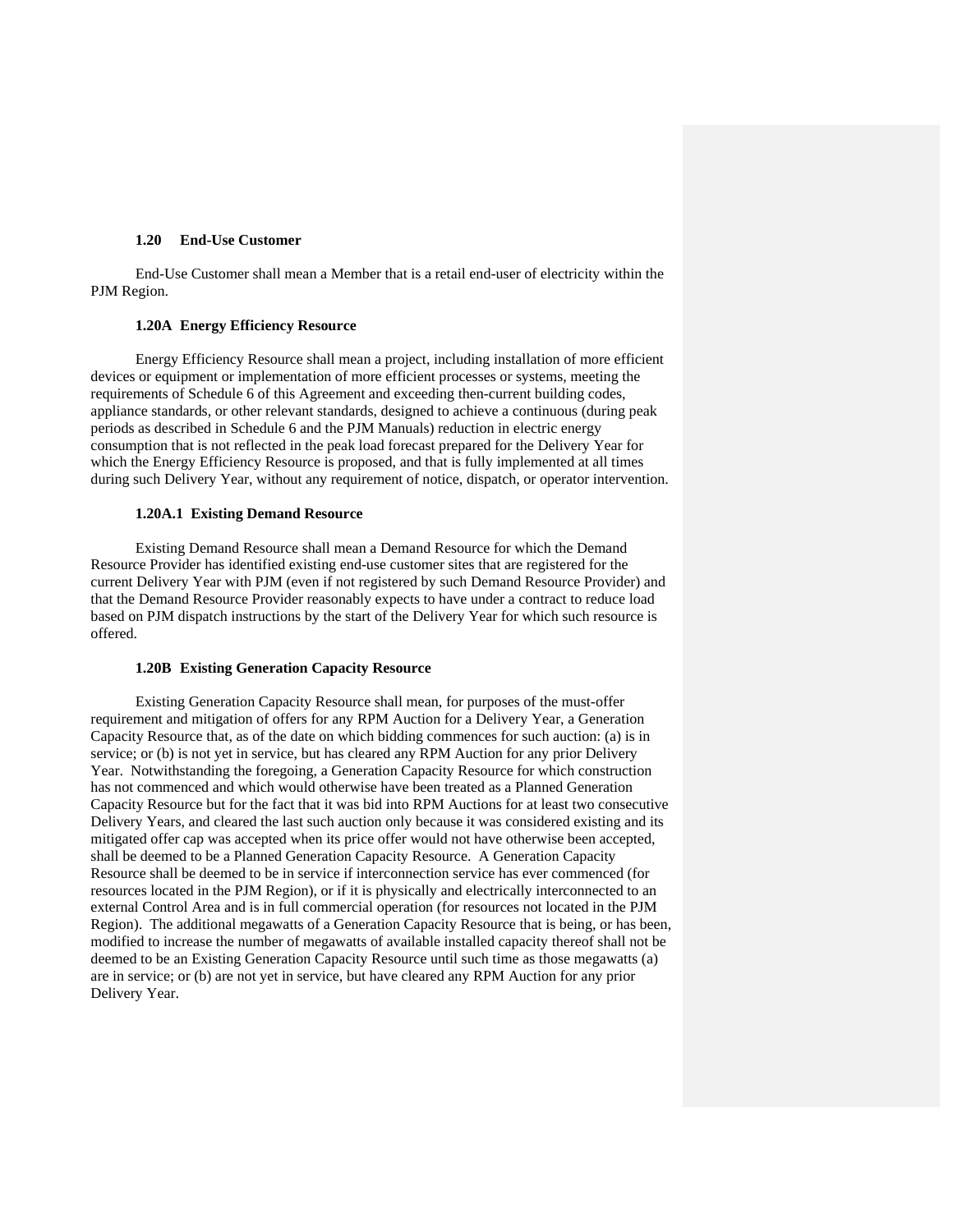## **1.20C Extended Summer Demand Resource**

 Extended Summer Demand Resource shall mean a resource that is placed under the direction of the Office of the Interconnection and that will be available June through October and the following May, and will be available for an unlimited number of interruptions during such months by the Office of the Interconnection, and will be capable of maintaining each such interruption for at least a 10-hour duration between the hours of 10:00AM to 10:00PM Eastern Prevailing Time. The Extended Summer Demand Resource must be available June through October and the following May in the corresponding Delivery Year to be offered for sale or Self-Supplied in an RPM Auction, or included as an Extended Summer Demand Resource in an FRR Capacity Plan for the corresponding Delivery Year.

## **1.21 Facilities Study Agreement**

Facilities Study Agreement shall have the same meaning as in the PJM Tariff

## **1.22 FERC**

FERC shall mean the Federal Energy Regulatory Commission or any successor federal agency, commission or department.

## **1.23 Firm Point-To-Point Transmission Service**

Firm Point-To-Point Transmission Service shall mean Firm Transmission Service provided pursuant to the rates, terms and conditions set forth in Part II of the PJM Tariff.

## **1.24 Firm Transmission Service**

Firm Transmission Service shall mean transmission service that is intended to be available at all times to the maximum extent practicable, subject to an Emergency, an unanticipated failure of a facility, or other event beyond the control of the owner or operator of the facility or the Office of the Interconnection.

## **1.25 Fixed Resource Requirement Alternative or FRR Alternative**

Fixed Resource Requirement Alternative or FRR Alternative shall mean an alternative method for a Party to satisfy its obligation to provide Unforced Capacity hereunder, as set forth in Schedule 8.1 to this Agreement.

## **1.26 Forecast Pool Requirement**

Forecast Pool Requirement or FPR shall mean the amount equal to one plus the unforced reserve margin (stated as a decimal number) for the PJM Region required pursuant to this Agreement, as approved by the PJM Board pursuant to Schedule 4.1.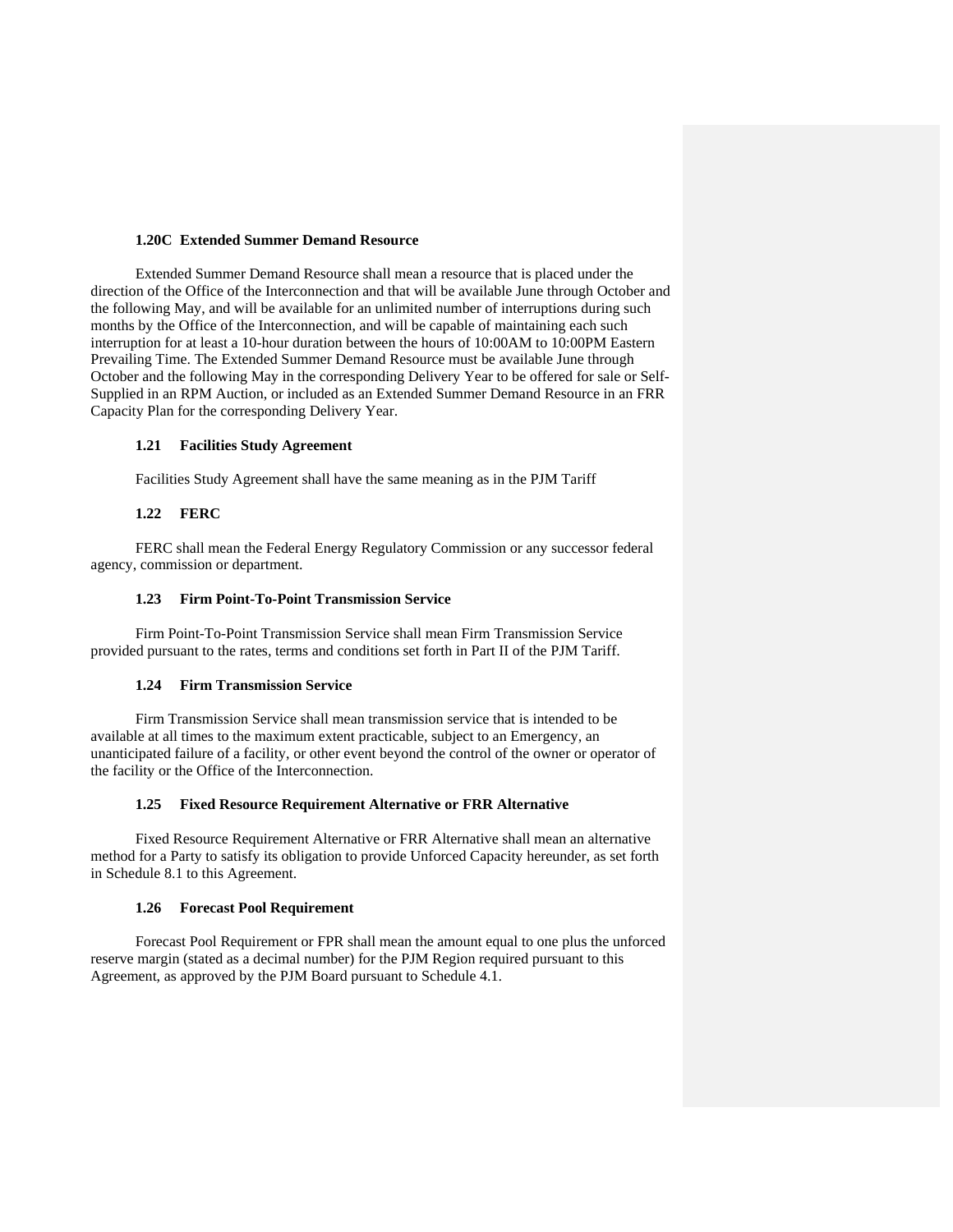# **1.27 [Reserved]**

## **1.28 [Reserved]**

#### **1.29 FRR Capacity Plan**

FRR Capacity Plan shall mean a long-term plan for the commitment of Capacity Resources to satisfy the capacity obligations of a Party that has elected the FRR Alternative, as more fully set forth in Schedule 8.1 to this Agreement.

#### **1.30 FRR Entity**

FRR Entity shall mean, for the duration of such election, a Party that has elected the FRR Alternative hereunder.

# **1.31 FRR Service Area**

FRR Service Area shall mean (a) the service territory of an IOU as recognized by state law, rule or order; (b) the service area of a Public Power Entity or Electric Cooperative as recognized by franchise or other state law, rule, or order; or (c) a separately identifiable geographic area that is: (i) bounded by wholesale metering, or similar appropriate multi-site aggregate metering, that is visible to, and regularly reported to, the Office of the Interconnection, or that is visible to, and regularly reported to an Electric Distributor and such Electric Distributor agrees to aggregate the load data from such meters for such FRR Service Area and regularly report such aggregated information, by FRR Service Area, to the Office of the Interconnection; and (ii) for which the FRR Entity has or assumes the obligation to provide capacity for all load (including load growth) within such area. In the event that the service obligations of an Electric Cooperative or Public Power Entity are not defined by geographic boundaries but by physical connections to a defined set of customers, the FRR Service Area in such circumstances shall be defined as all customers physically connected to transmission or distribution facilities of such Electric Cooperative or Public Power Entity within an area bounded by appropriate wholesale aggregate metering as described above.

#### **1.32 Full Requirements Service**

Full Requirements Service shall mean wholesale service to supply all of the power needs of a Load Serving Entity to serve end-users within the PJM Region that are not satisfied by its own generating facilities.

#### **1.33 Generation Capacity Resource**

Generation Capacity Resource shall mean a generation unit, or the right to capacity from a specified generation unit, that meets the requirements of Schedules 9 and 10 of this Agreement. A Generation Capacity Resource may be an Existing Generation Capacity Resource or a Planned Generation Capacity Resource.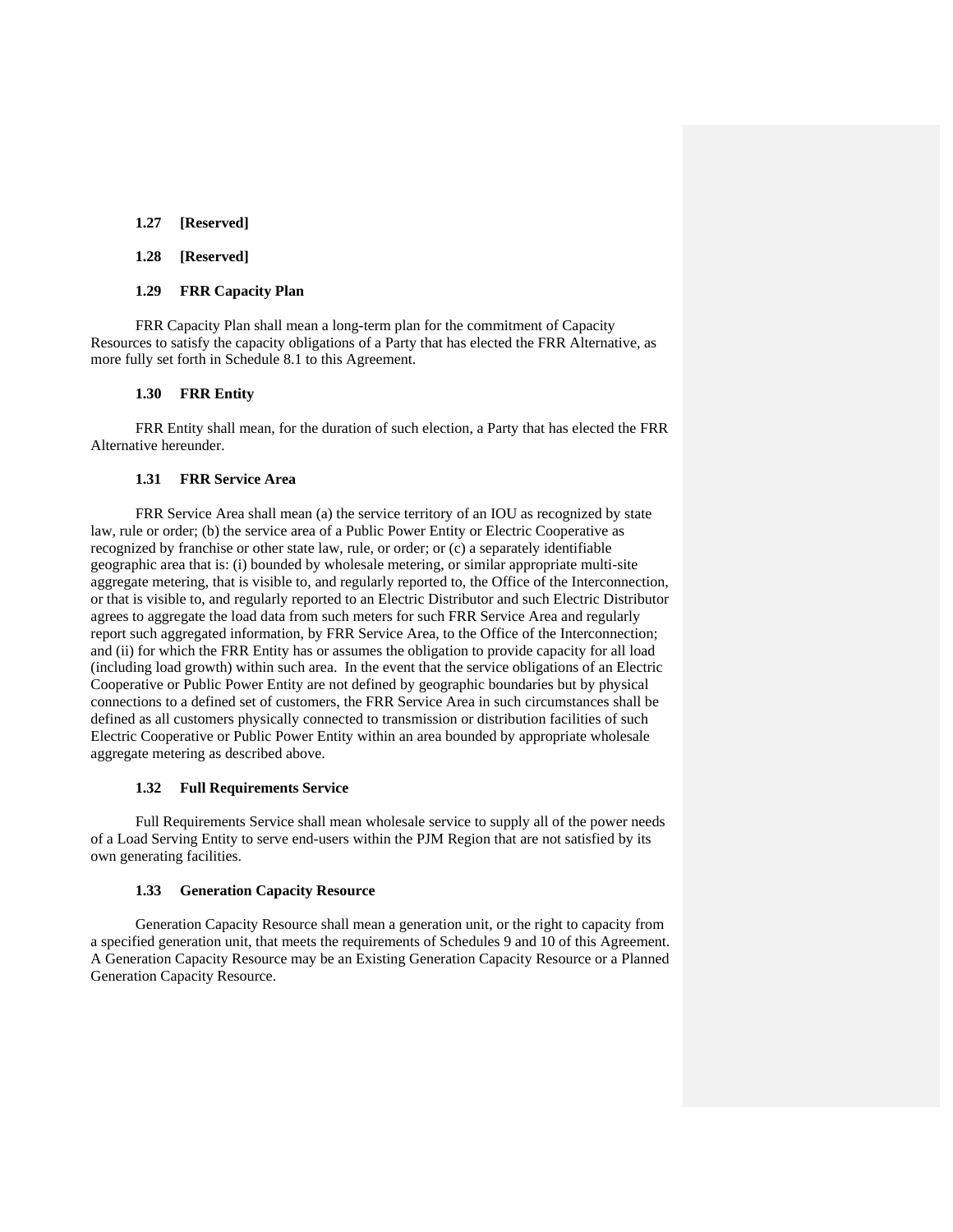# **1.34 Generation Owner**

Generation Owner shall mean a Member that owns or leases with rights equivalent to ownership facilities for the generation of electric energy that are located within the PJM Region. Purchasing all or a portion of the output of a generation facility shall not be sufficient to qualify a Member as a Generation Owner.

#### **1.35 Generator Forced Outage**

Generator Forced Outage shall mean an immediate reduction in output or capacity or removal from service, in whole or in part, of a generating unit by reason of an Emergency or threatened Emergency, unanticipated failure, or other cause beyond the control of the owner or operator of the facility, as specified in the relevant portions of the PJM Manuals. A reduction in output or removal from service of a generating unit in response to changes in market conditions shall not constitute a Generator Forced Outage.

#### **1.36 Generator Maintenance Outage**

Generator Maintenance Outage shall mean the scheduled removal from service, in whole or in part, of a generating unit in order to perform repairs on specific components of the facility, if removal of the facility qualifies as a maintenance outage pursuant to the PJM Manuals.

#### **1.37 Generator Planned Outage**

Generator Planned Outage shall mean the scheduled removal from service, in whole or in part, of a generating unit for inspection, maintenance or repair with the approval of the Office of the Interconnection in accordance with the PJM Manuals.

#### **1.38 Good Utility Practice**

Good Utility Practice shall mean any of the practices, methods and acts engaged in or approved by a significant portion of the electric utility industry during the relevant time period, or any of the practices, methods and acts which, in the exercise of reasonable judgment in light of the facts known at the time the decision was made, could have been expected to accomplish the desired result at a reasonable cost consistent with good business practices, reliability, safety and expedition. Good Utility Practice is not intended to be limited to the optimum practice, method, or act to the exclusion of all others, but rather is intended to include acceptable practices, methods, or acts generally accepted in the region.

## **1.39 [Reserved]**

#### **1.40 Incremental Auction**

Incremental Auction shall mean the First Incremental Auction, the Second Incremental Auction, the Third Incremental Auction, or the Conditional Incremental Auction, each as defined in Attachment DD to have the same meaning as in the PJM Tariff.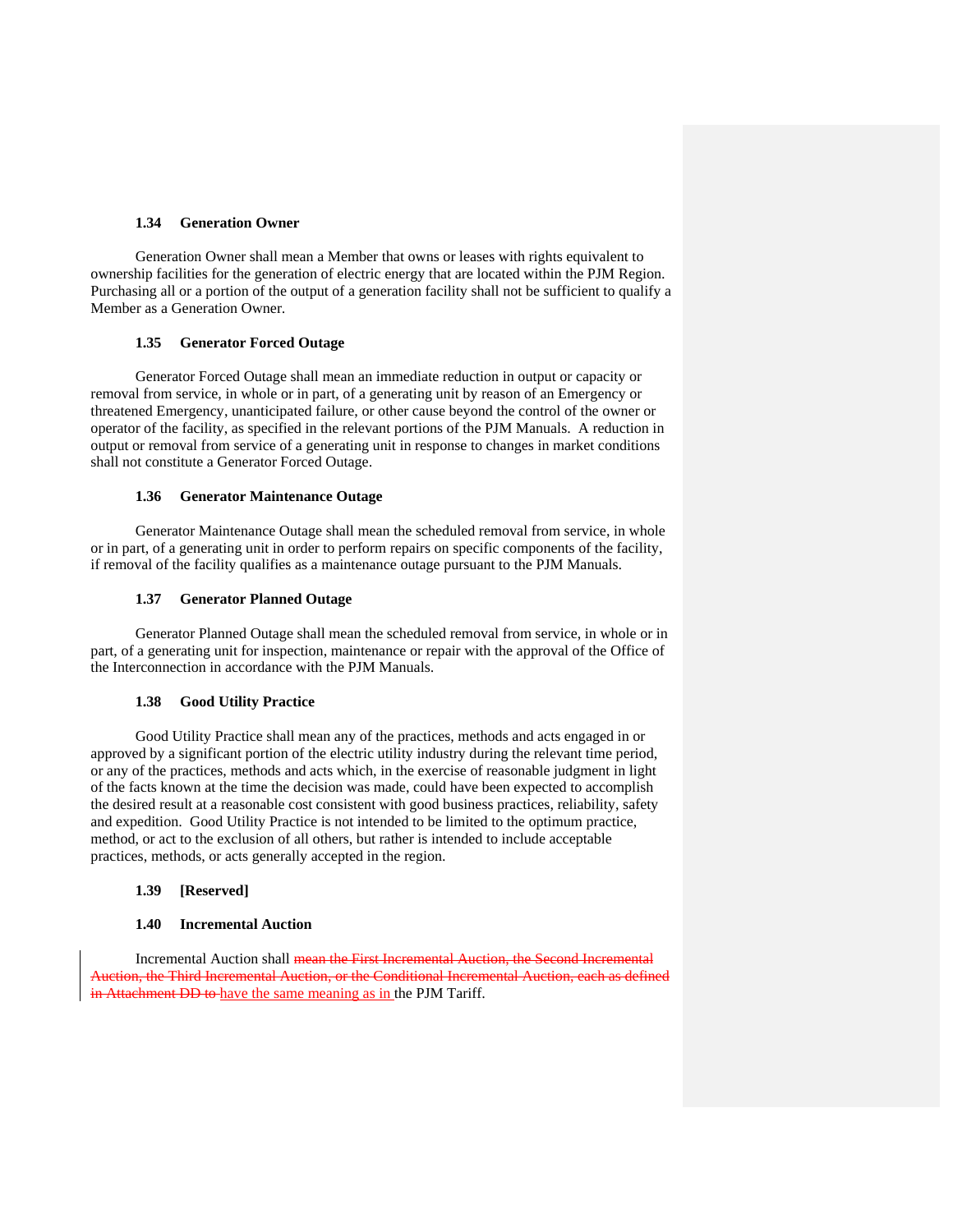## **1.41 Interconnection Agreement**

Interconnection Agreement shall have the same meaning as in the PJM Tariff.

# **1.42 [Reserved]**

## **1.43 IOU**

IOU shall mean an investor-owned utility with substantial business interest in owning and/or operating electric facilities in any two or more of the following three asset categories: generation, transmission, distribution.

## **1.43A Limited Demand Resource**

Limited Demand Resource shall mean a resource that is placed under the direction of the Office of the Interconnection and that will, at a minimum, be available for interruption for at least 10 times during the summer period of June through September in the Delivery Year, and will be capable of maintaining each such interruption for at least a 6-hour duration. At a minimum, the Limited Demand Resource shall be available for such interruptions on weekdays, other than NERC holidays, from 12:00PM (noon) to 8:00PM Eastern Prevailing Time. The Limited Demand Resource must be available during the summer period of June through September in the corresponding Delivery Year to be offered for sale or Self-Supplied in an RPM Auction, or included as a Limited Demand Resource in an FRR Capacity Plan for the corresponding Delivery Year.

## **1.44 Load Serving Entity or LSE**

Load Serving Entity or LSE shall mean any entity (or the duly designated agent of such an entity), including a load aggregator or power marketer, (i) serving end-users within the PJM Region, and (ii) that has been granted the authority or has an obligation pursuant to state or local law, regulation or franchise to sell electric energy to end-users located within the PJM Region. Load Serving Entity shall include any end-use customer that qualifies under state rules or a utility retail tariff to manage directly its own supply of electric power and energy and use of transmission and ancillary services.

## **1.45 Locational Reliability Charge**

Locational Reliability Charge shall mean the charge determined pursuant to Schedule 8.

## **1.46 Markets and Reliability Committee**

Markets and Reliability Committee shall mean the committee established pursuant to the Operating Agreement as a Standing Committee of the Members Committee.

## **1.46A Maximum Emergency Service Level**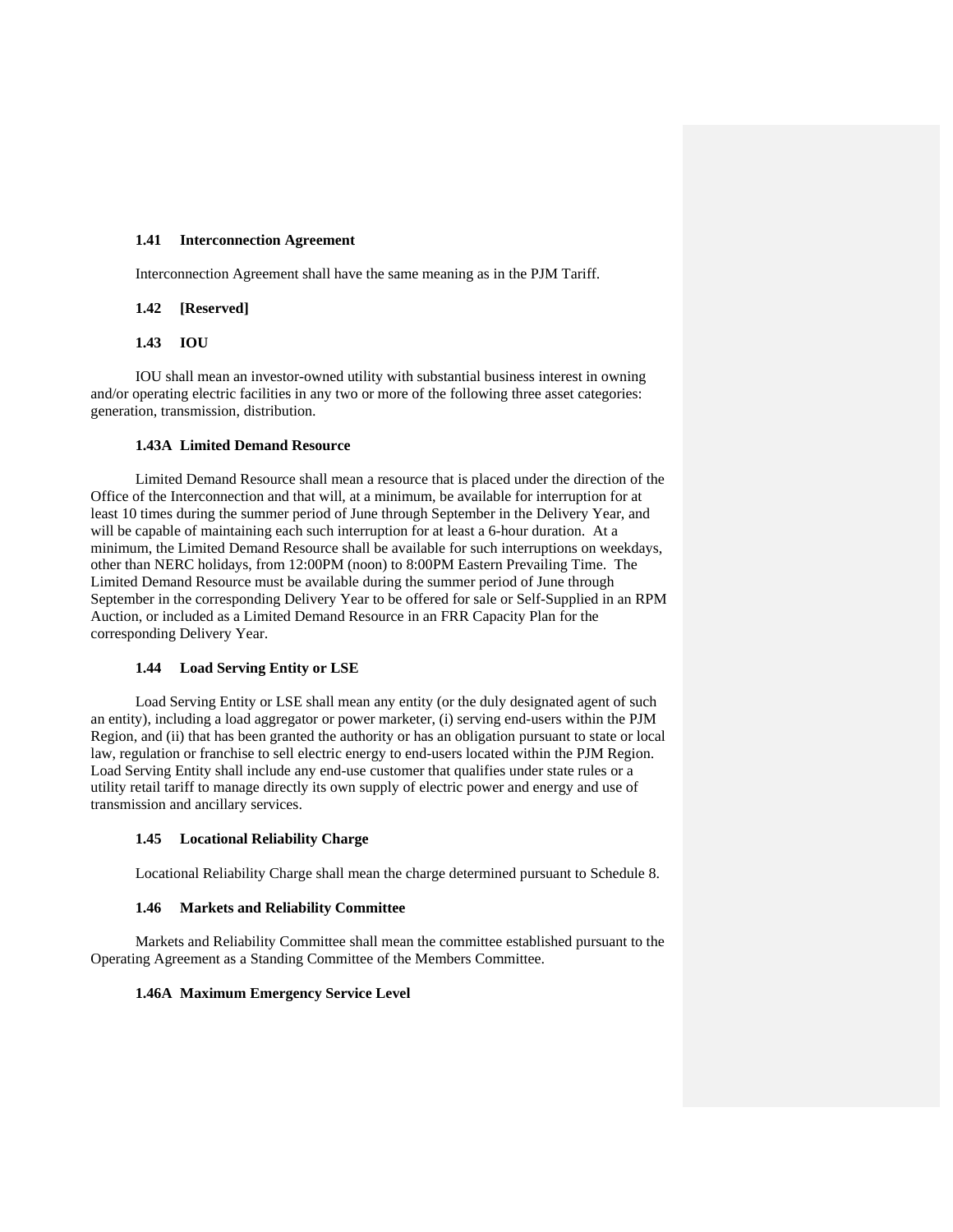Maximum Emergency Service Level or MESL of Price Responsive Demand shall mean the level, determined at a PRD Substation level, to which Price Responsive Demand shall be reduced during the Delivery Year when a Maximum Generation Emergency is declared and the Locational Marginal Price exceeds the price associated with such Price Responsive Demand identified by the PRD Provider in its PRD Plan.

## **1.47 Member**

Member shall mean an entity that satisfies the requirements of Sections 1.24 and 11.6 of the PJM Operating Agreement. In accordance with Article 4 of this Agreement, each Party to this Agreement also is a Member.

## **1.48 Members Committee**

Members Committee shall mean the committee specified in Section 8 of the PJM Operating Agreement composed of the representatives of all the Members.

# **1.49 NERC**

NERC shall mean the North American Electric Reliability Council or any successor thereto.

#### *1.49A Network External Designated Transmission Service*

*Network External Designated Transmission Service shall mean the quantity of network transmission service confirmed by PJM for use by a market participant to import power and energy from an identified Generation Capacity Resource located outside the PJM Region, upon demonstration by such market participant that it owns such Generation Capacity Resource, has an executed contract to purchase power and energy from such Generation Capacity Resource, or has a contract to purchase power and energy from such Generation Capacity Resource contingent upon securing firm transmission service from such resource.* 

#### **1.50 Network Resources**

Network Resources shall have the meaning set forth in the PJM Tariff.

## **1.51 Network Transmission Service**

Network Transmission Service shall mean transmission service provided pursuant to the rates, terms and conditions set forth in Part III of the PJM Tariff or transmission service comparable to such service that is provided to a Load Serving Entity that is also a Transmission Owner (as that term is defined in the PJM Tariff).

# **1.51A Nominal PRD Value**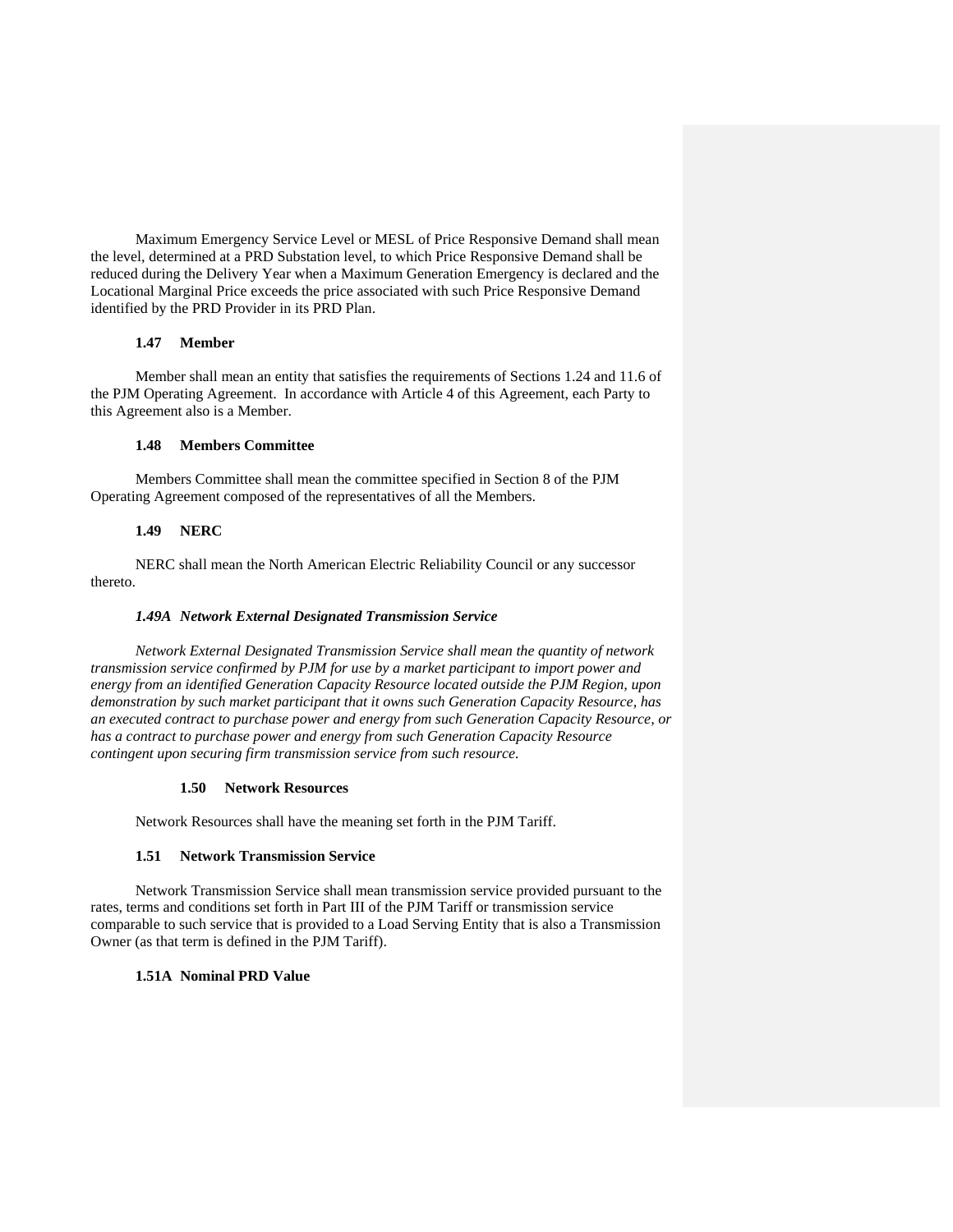Nominal PRD Value shall mean, as to any PRD Provider, an adjustment, determined in accordance with Schedule 6.1 of this Agreement, to the peak-load forecast used to determine the quantity of capacity sought through an RPM Auction, reflecting the aggregate effect of Price Responsive Demand on peak load resulting from the Price Responsive Demand to be provided by such PRD Provider.

# **1.52 Nominated Demand Resource Value**

Nominated Demand Resource Value shall have the meaning specified in Attachment DD to the PJM Tariff.

# **1.53 [Reserved]**

# **1.54 Non-Retail Behind the Meter Generation**

Non-Retail Behind the Meter Generation shall mean Behind the Meter Generation that is used by municipal electric systems, electric cooperatives, and electric distribution companies to serve load.

## **1.55 Obligation Peak Load**

Obligation Peak Load shall have the meaning specified in Schedule 8 of this Agreement.

## **1.56 Office of the Interconnection**

Office of the Interconnection shall mean the employees and agents of PJM Interconnection, L.L.C., subject to the supervision and oversight of the PJM Board, acting pursuant to the Operating Agreement.

## **1.57 Operating Agreement of PJM Interconnection, L.L.C. or Operating Agreement**

Operating Agreement of PJM Interconnection, L.L.C. or Operating Agreement shall mean that certain agreement, dated April 1, 1997 and as amended and restated June 2, 1997 and as amended from time to time thereafter, among the members of the PJM Interconnection, L.L.C.

# **1.58 Operating Reserve**

Operating Reserve shall mean the amount of generating capacity scheduled to be available for a specified period of an operating day to ensure the reliable operation of the PJM Region, as specified in the PJM Manuals.

## **1.59 Other Supplier**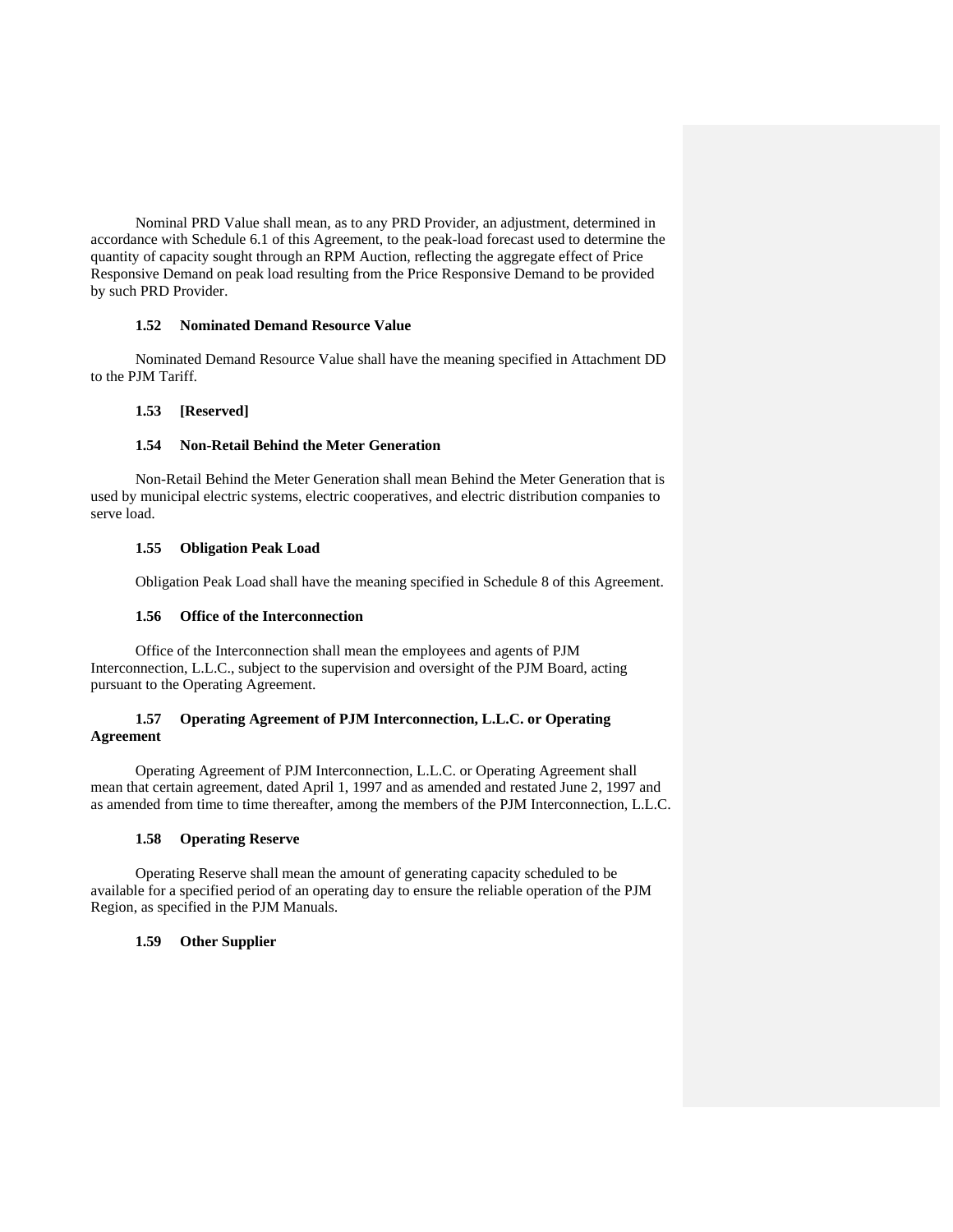Other Supplier shall mean a Member that is (i) a seller, buyer or transmitter of electric capacity or energy in, from or through the PJM Region, and (ii) is not a Generation Owner, Electric Distributor, Transmission Owner or End-Use Customer.

#### **1.60 Partial Requirements Service**

Partial Requirements Service shall mean wholesale service to supply a specified portion, but not all, of the power needs of a Load Serving Entity to serve end-users within the PJM Region that are not satisfied by its own generating facilities.

#### **1.61 Percentage Internal Resources Required**

Percentage Internal Resources Required shall mean, for purposes of an FRR Capacity Plan, the percentage of the LDA Reliability Requirement for an LDA that must be satisfied with Capacity Resources located in such LDA.

## **1.62 Party**

Party shall mean an entity bound by the terms of this Agreement.

## **1.63 PJM**

PJM shall mean the PJM Board and the Office of the Interconnection.

## **1.64 PJM Board**

PJM Board shall mean the Board of Managers of the PJM Interconnection, L.L.C., acting pursuant to the Operating Agreement.

## **1.65 PJM Manuals**

PJM Manuals shall mean the instructions, rules, procedures and guidelines established by the Office of the Interconnection for the operation, planning and accounting requirements of the PJM Region.

## **1.66 PJM Open Access Transmission Tariff or PJM Tariff**

PJM Open Access Transmission Tariff or PJM Tariff shall mean the tariff for transmission service within the PJM Region, as in effect from time to time, including any schedules, appendices, or exhibits attached thereto.

## **1.67 PJM Region**

PJM Region shall have the same meaning as provided in the Operating Agreement.

## **1.68 PJM Region Installed Reserve Margin**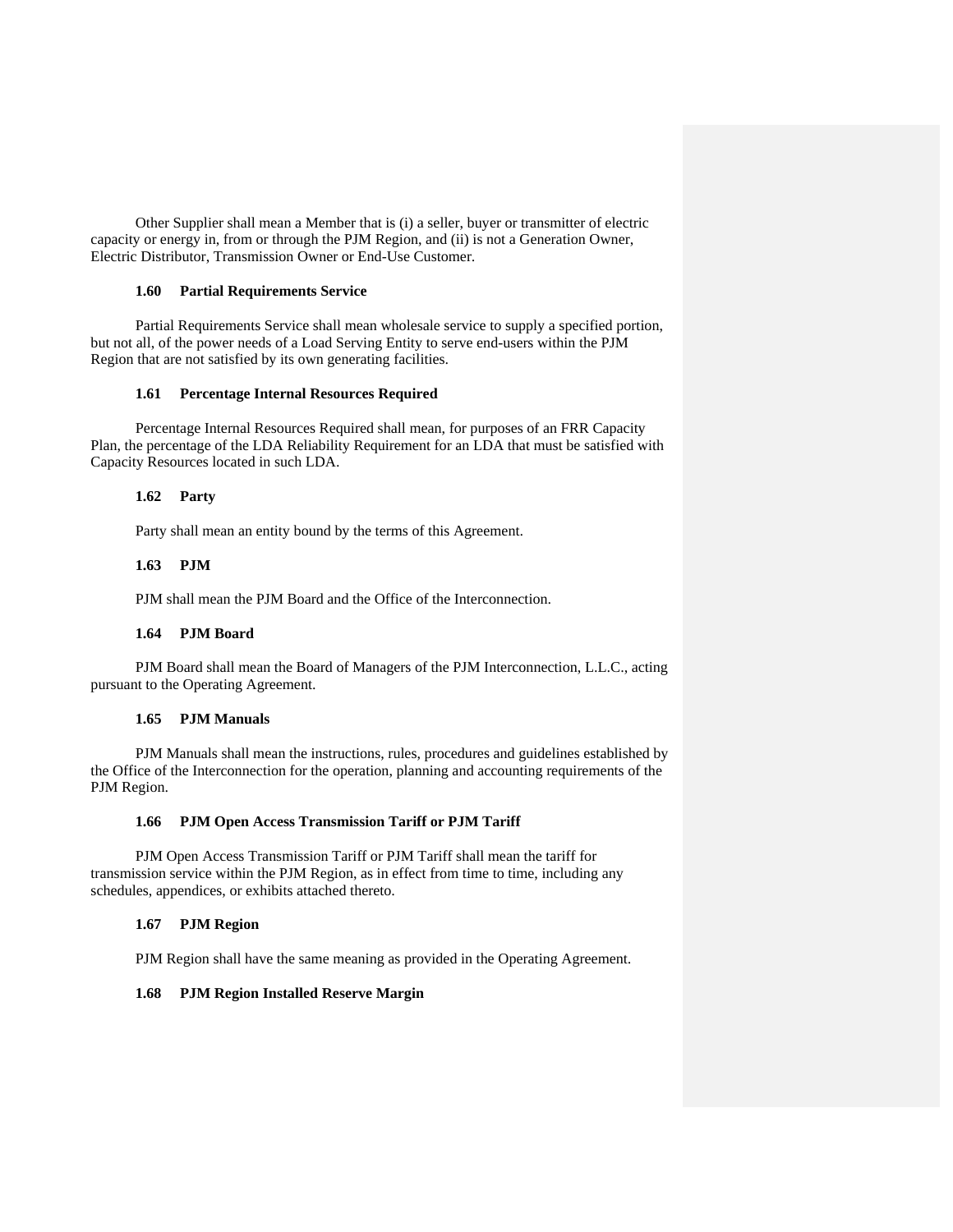PJM Region Installed Reserve Margin shall mean the percent installed reserve margin for the PJM Region required pursuant to this Agreement, as approved by the PJM Board pursuant to Schedule 4.1.

## **1.69 Planned Demand Resource**

Planned Demand Resource shall mean any Demand Resource that does not currently have the capability to provide a reduction in demand or to otherwise control load, but that is scheduled to be capable of providing such reduction or control on or before the start of the Delivery Year for which such resource is to be committed, as determined in accordance with the requirements of Schedule 6. As set forth in Schedules 6 and 8.1 of this Agreement, a Demand Resource Provider submitting a DR Sell Offer Plan shall identify as Planned Demand Resources in such plan all Demand Resources in excess of those that qualify as Existing Demand Resources.

#### **1.69A Planned External Generation Capacity Resource**

Planned External Generation Capacity Resource shall mean a proposed Generation Capacity Resource, or a proposed increase in the capability of a Generation Capacity Resource, that (a) is to be located outside the PJM Region, (b) participates in the generation interconnection process of a Control Area external to PJM, (c) is scheduled to be physically and electrically interconnected to the transmission facilities of such Control Area on or before the first day of the Delivery Year for which such resource is to be committed to satisfy the reliability requirements of the PJM Region, and (d) is in full commercial operation prior to the first day of such Delivery Year, such that it is sufficient to provide the Installed Capacity set forth in the Sell Offer forming the basis of such resource's commitment to the PJM Region. Prior to participation in any Reliability Pricing Model Auction for such Delivery Year, the Capacity Market Seller must demonstrate that it has executed an interconnection agreement (functionally equivalent to a System Impact Study **Agreement** (or, for resources with planned Installed Capacity of moregreater than 20 MWs, functionally equivalent to a Facilities Study Agreement) under the PJM Tariff for Base Residual Auction (provided that the Facilities Study Agreement requirement shall apply only for Base Residual Auctions conducted after June 1, 2014) and an Interconnection Service Agreement under the PJM Tariff for Incremental Auction) with the transmission owner to whose transmission facilities or distribution facilities the resource is being directly connected, and if applicable the transmission provider. A Planned External Generation Capacity Resource must provide evidence to PJM that it has been studied as a Network Resource, or such other similar interconnection product in such external Control Area, must provide contractual evidence that it has applied for or purchased transmission service to be deliverable to the PJM border, and must provide contractual evidence that it has applied for transmission service to be deliverable to the bus at which energy is to delivered, the agreements for which must have been executed prior to participation in any Reliability Pricing Model Auction for such Delivery Year. An External Generation Capacity Resource shall cease to be considered a Planned External Generation Capacity Resource as of the earlier of (i) the date that interconnection service commences as to such resource; or (ii) the resource has cleared an RPM

**Formatted:** Highlight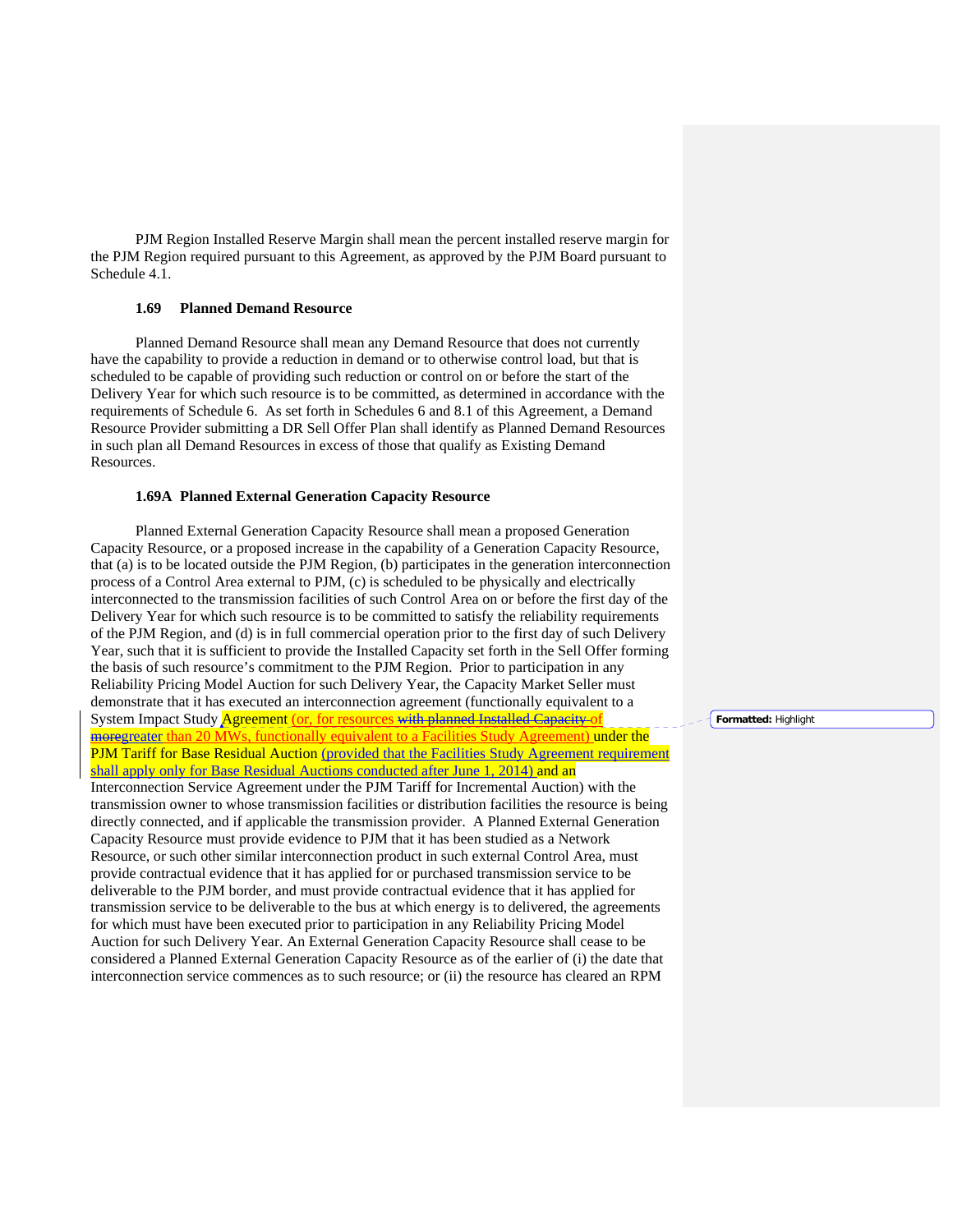Auction, in which case it shall become an Existing Generation Capacity Resource for purposes of the mitigation of offers for any RPM Auction for all subsequent Delivery Years.

#### **1.70 Planned Generation Capacity Resource**

Planned Generation Capacity Resource shall mean a Generation Capacity Resource participating in the generation interconnection process under Part IV, Subpart A of the PJM Tariff, for which: (i) Interconnection Service is scheduled to commence on or before the first day of the Delivery Year for which such resource is to be committed to RPM or to an FRR Plan; (ii) for any such resource seeking to offer into a Base Residual Auction held prior to June 1, 2014, or for any such resource of 20 MWs or less seeking to offer into a Base Residual Auction held after June 1, 2014, a System Impact Study Agreement (or, for resources with planned Installed Capacity of more than 20 MWs, a Facilities Study Agreement) has been executed prior to the Base Residual Auction for such Delivery Year; (iii) for any such resource of more than 20 MWs seeking to offer into a Base Residual Auction held after June 1, 2014, a Facilities Study Agreement has been executed prior to the Base Residual Auction for such Delivery Year; (iv) an Interconnection Service Agreement has been executed prior to any Incremental Auction for such Delivery Year in which such resource plans to participate; and (iv) no megawatts of capacity have cleared an RPM Auction for any prior Delivery Year. For purposes of the must-offer requirement and mitigation of offers for any RPM Auction for a Delivery Year, a Generation Capacity Resource shall cease to be considered a Planned Generation Capacity Resource as of the earlier of (i) the date that Interconnection Service commences as to such resource; or (ii) the resource has cleared an RPM Auction for any Delivery Year, in which case it shall become an Existing Generation Capacity Resource for any RPM Auction for all subsequent Delivery Years. Notwithstanding the foregoing, a Generation Capacity Resource for which construction has not commenced and which would otherwise have been treated as a Planned Generation Capacity Resource but for the fact that it was bid into RPM Auctions for at least two consecutive Delivery Years, and cleared the last such auction only because it was considered existing and its mitigated offer cap was accepted when its price offer would not have otherwise been accepted, shall be deemed to be a Planned Generation Capacity Resource.

## **1.71 Planning Period**

Planning Period shall mean the 12 months beginning June 1 and extending through May 31 of the following year, or such other period approved by the Members Committee.

## **1.71A PRD Curve**

PRD Curve shall mean a price-consumption curve at a PRD Substation level, if available, and otherwise at a Zonal (or sub-Zonal LDA, if applicable) level, that details the base consumption level of Price Responsive Demand and the decreasing consumption levels at increasing prices.

#### **1.71B PRD Provider**

**Formatted:** Highlight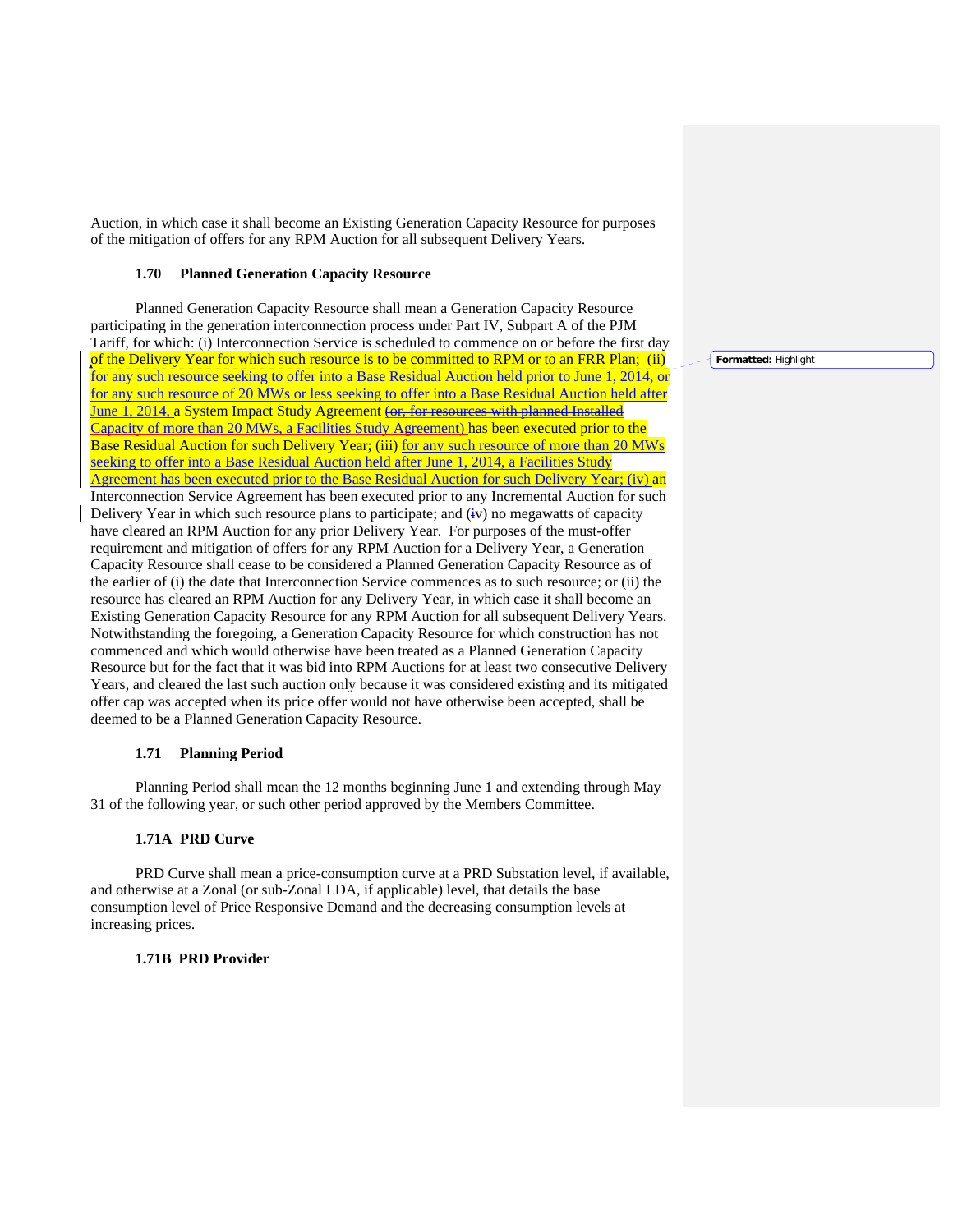PRD Provider shall mean (i) a Load Serving Entity that provides PRD; or (ii) an entity without direct load serving responsibilities that has entered contractual arrangements with enduse customers served by a Load Serving Entity that satisfy the eligibility criteria for Price Responsive Demand.

## **1.71C PRD Provider's Zonal Expected Peak Load Value of PRD**

PRD Provider's Zonal Expected Peak Load Value of PRD shall mean the expected contribution to Delivery Year peak load of a PRD Provider's Price Responsive Demand, were such demand not to be reduced in response to price, based on the contribution of the end-use customers comprising such Price Responsive Demand to the most recent prior Delivery Year's peak demand, escalated to the Delivery Year in question, as determined in a manner consistent with the Office of the Interconnection's load forecasts used for purposes of the RPM Auctions.

#### **1.71D PRD Reservation Price**

PRD Reservation Price shall mean an RPM Auction clearing price identified in a PRD Plan for Price Responsive Demand load below which the PRD Provider desires not to commit the identified load as Price Responsive Demand.

#### **1.71E PRD Substation**

PRD Substation shall mean an electrical substation that is located in the same Zone or in the same sub-Zonal LDA as the end-use customers identified in a PRD Plan or PRD registration and that, in terms of the electrical topography of the Transmission Facilities comprising the PJM Region, is as close as practicable to such loads**.**

# **1.71F Price Responsive Demand**

Price Responsive Demand or PRD shall mean end-use customer load registered by a PRD Provider pursuant to Schedule 6.1 of the PJM Reliability Assurance Agreement that have, as set forth in more detail in the PJM Manuals, the metering capability to record electricity consumption at an interval of one hour or less, Supervisory Control capable of curtailing such load (consistent with applicable RERRA requirements) at each PRD Substation identified in the relevant PRD Plan or PRD registration in response to a Maximum Generation Emergency declared by the Office of the Interconnection, and a retail rate structure, or equivalent contractual arrangement, capable of changing retail rates as frequently as an hourly basis, that is linked to or based upon changes in real-time Locational Marginal Prices at a PRD Substation level and that results in a predictable automated response to varying wholesale electricity prices.

## **1.71G Price Responsive Demand Credit**

Price Responsive Demand Credit shall mean a credit, based on committed Price Responsive Demand, as determined under Schedule 6.1 of this Agreement.

## **1.71H Price Responsive Demand Plan or PRD Plan**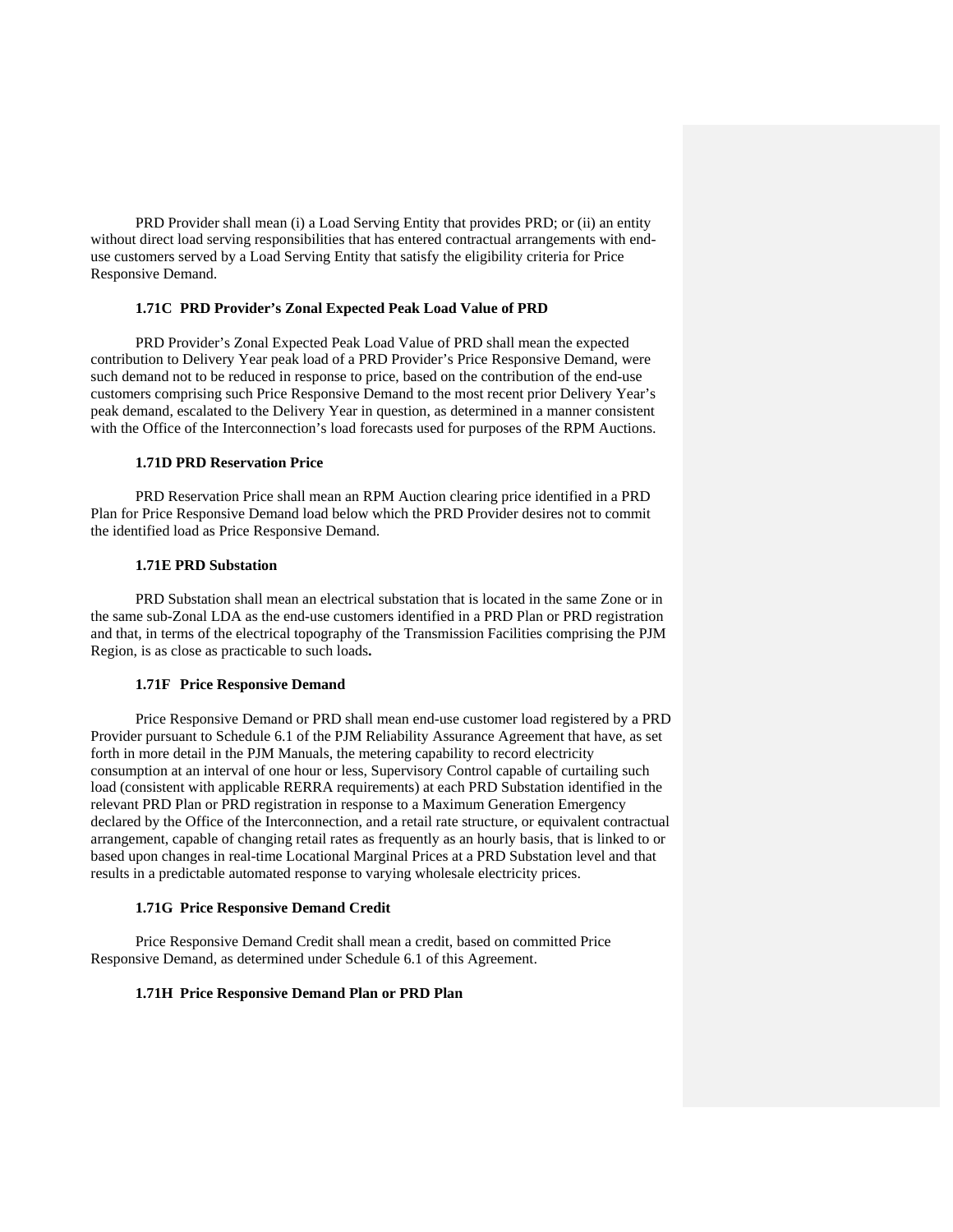Price Responsive Demand Plan or PRD Plan shall mean a plan, submitted by a PRD Provider and received by the Office of the Interconnection in accordance with Schedule 6.1 of this Agreement and procedures specified in the PJM Manuals, claiming a peak demand limitation due to Price Responsive Demand to support the determination of such PRD Provider's Nominal PRD Value.

# **1.72 Public Power Entity**

Public Power Entity shall mean any agency, authority, or instrumentality of a state or of a political subdivision of a state, or any corporation wholly owned by any one or more of the foregoing, that is engaged in the generation, transmission, and/or distribution of electric energy.

# **1.73 Qualifying Transmission Upgrades**

Qualifying Transmission Upgrades shall have the meaning specified in Attachment DD to the PJM Tariff.

# **1.74 [Reserved for Future Use]**

## **1.74A Relevant Electric Retail Regulatory Authority**

Relevant Electric Retail Regulatory Authority or RERRA shall have the meaning specified in the PJM Operating Agreement.

## **1.75 Reliability Principles and Standards**

Reliability Principles and Standards shall mean the principles and standards established by NERC or an Applicable Regional Entity to define, among other things, an acceptable probability of loss of load due to inadequate generation or transmission capability, as amended from time to time.

## **1.76 Required Approvals**

Required Approvals shall mean all of the approvals required for this Agreement to be modified or to be terminated, in whole or in part, including the acceptance for filing by FERC and every other regulatory authority with jurisdiction over all or any part of this Agreement.

# **1.77 Self-Supply**

Self Supply shall have the meaning provided in Attachment DD to the PJM Tariff.

# **1.78 [Reserved for Future Use]**

## **1.79 [Reserved for Future Use]**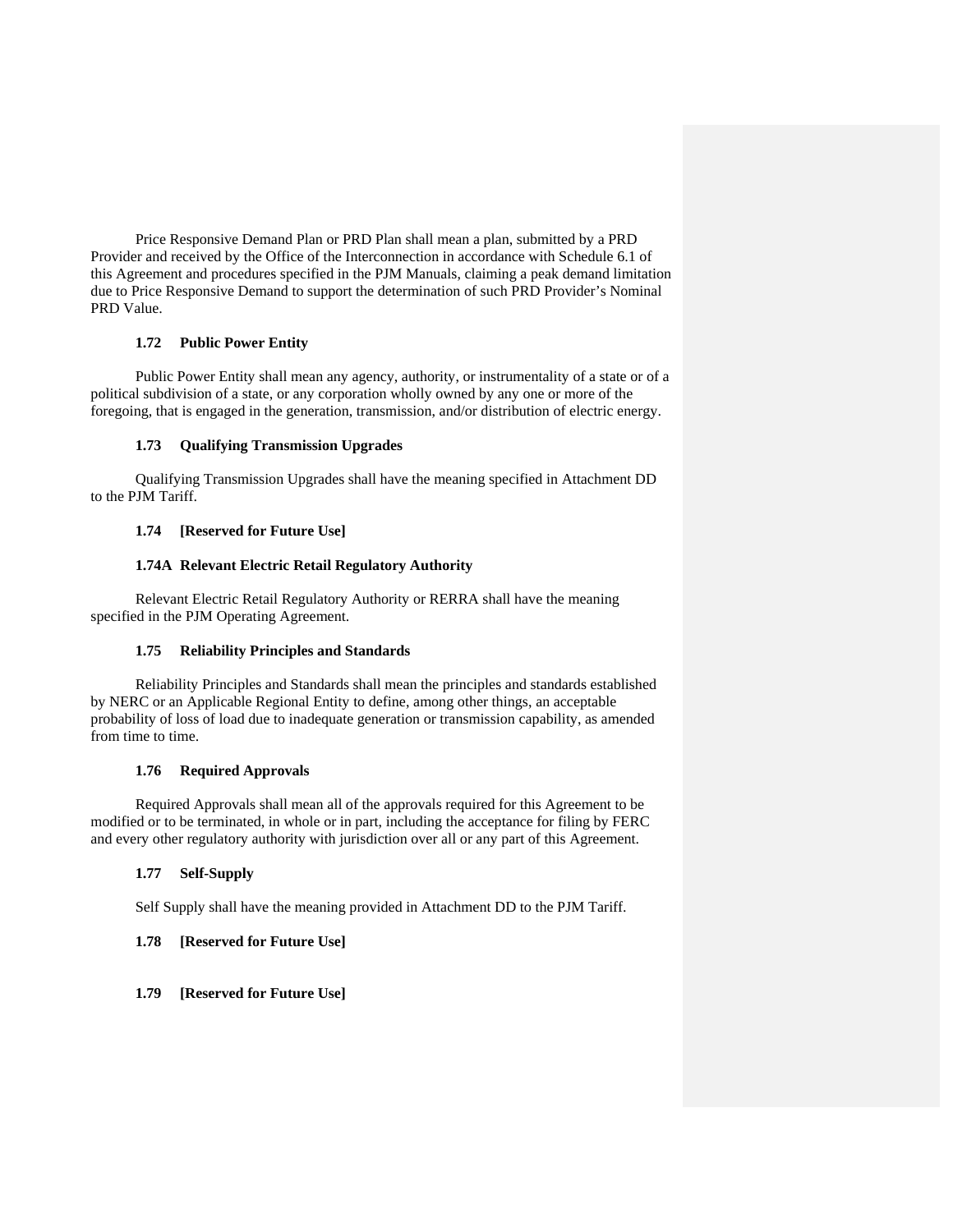## **1.80 State Consumer Advocate**

State Consumer Advocate shall mean a legislatively created office from any State, all or any part of the territory of which is within the PJM Region, and the District of Columbia established, inter alia, for the purpose of representing the interests of energy consumers before the utility regulatory commissions of such states and the District of Columbia and the FERC.

#### **1.81 State Regulatory Structural Change**

State Regulatory Structural Change shall mean as to any Party, a state law, rule, or order that, after September 30, 2006, initiates a program that allows retail electric consumers served by such Party to choose from among alternative suppliers on a competitive basis, terminates such a program, expands such a program to include classes of customers or localities served by such Party that were not previously permitted to participate in such a program, or that modifies retail electric market structure or market design rules in a manner that materially increases the likelihood that a substantial proportion of the customers of such Party that are eligible for retail choice under such a program (a) that have not exercised such choice will exercise such choice; or (b) that have exercised such choice will no longer exercise such choice, including for example, without limitation, mandating divestiture of utility-owned generation or structural changes to such Party's default service rules that materially affect whether retail choice is economically viable.

# **1.81A Supervisory Control**

Supervisory Control shall mean the capability to curtail, in accordance with applicable RERRA requirements, load registered as Price Responsive Demand at each PRD Substation identified in the relevant PRD Plan or PRD registration in response to a Maximum Generation Emergency declared by the Office of the Interconnection. Except to the extent automation is not required by the provisions of this Agreement, the curtailment shall be automated, meaning that load shall be reduced automatically in response to control signals sent by the PRD Provider or its designated agent directly to the control equipment where the load is located without the requirement for any action by the end-use customer.

#### **1.82 Threshold Quantity**

Threshold Quantity shall mean, as to any FRR Entity for any Delivery Year, the sum of (a) the Unforced Capacity equivalent (determined using the Pool-Wide Average EFORD) of the Installed Reserve Margin for such Delivery Year multiplied by the Preliminary Forecast Peak Load for which such FRR Entity is responsible under its FRR Capacity Plan for such Delivery Year, plus (b) the lesser of (i) 3% of the Unforced Capacity amount determined in (a) above or (ii) 450 MW. If the FRR Entity is not responsible for all load within a Zone, the Preliminary Forecast Peak Load for such entity shall be the FRR Entity's Obligation Peak Load last determined prior to the Base Residual Auction for such Delivery Year, times the Base FRR Scaling Factor (as determined in accordance with Schedule 8.1).